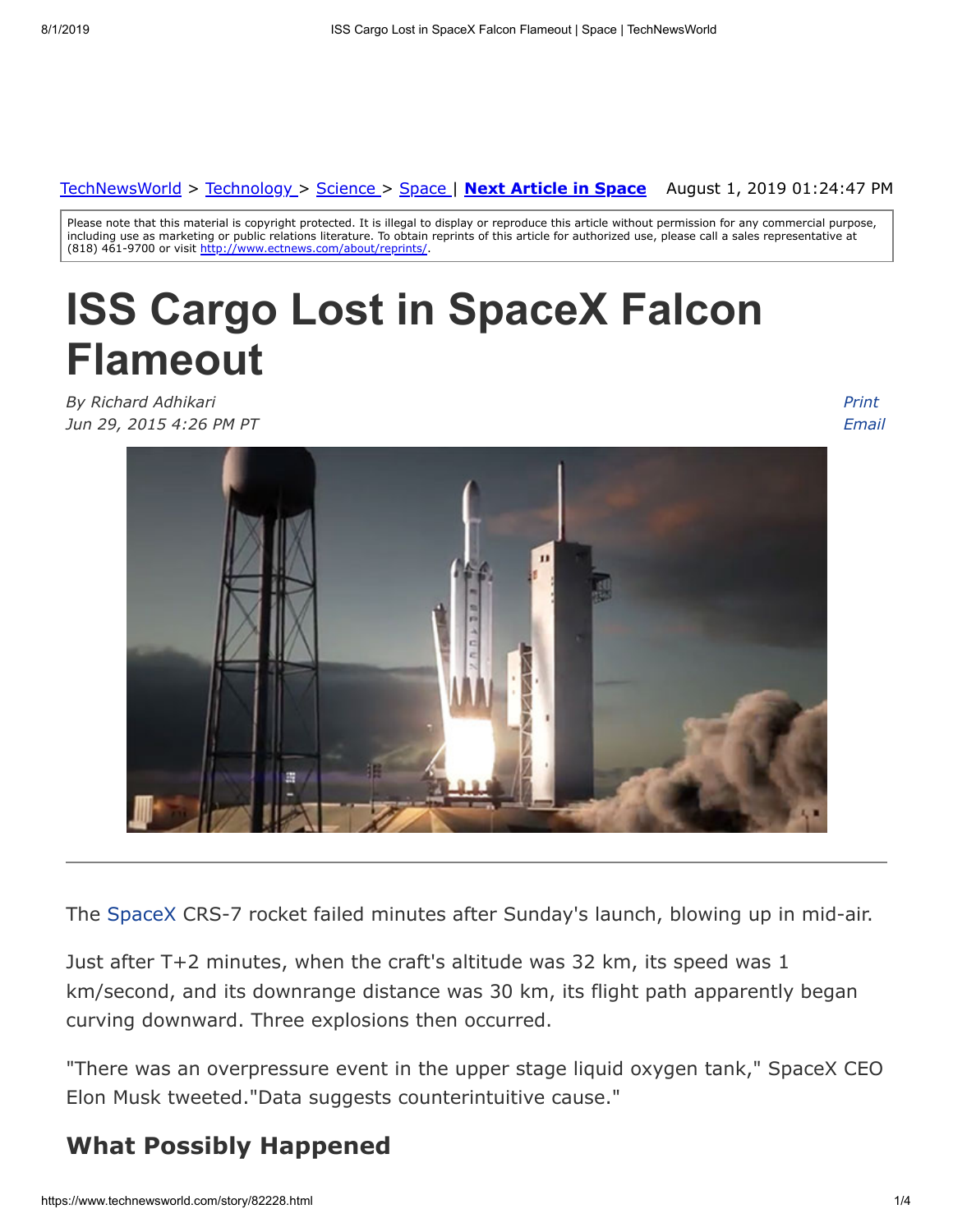The phrase "counterintuitive cause" bears some examining. If the pressure in the LOX tank was too high, a gasket would have blown and the tank would have ruptured. LOX would have shot out under pressure and been ignited when it hit the rocket flare. How would that be counterintuitive?

"When something like this happens, it will be unclear if the report sensor data is accurate," explained Jekan Thanga, assistant professor in the SpaceTREx Laboratory of Arizona State University's [School of Earth and Space Exploration.](http://sese.asu.edu/) "Such indications could be counterintuitive."

What is clear is that the breakup happened because of issues with the second stage, Thanga told TechNewsWorld. "The first stage worked nominally."

The flight path curving downward is for tracking purposes and to minimize aerodynamic drag at critical periods, Thanga said. It's also due to the Coriolis effect, because the Earth is moving relative to where the rocket was launched -- Cape Canaveral.

### **NASA Keeps the Faith**

Following the explosion, the United States National Aeronautics and Space Administration, which had contracted with SpaceX for the flight to resupply astronauts aboard the International Space Station, expressed confidence in SpaceX.

SpaceX had demonstrated extraordinary capabilities in its first six cargo resupply missions to the ISS, NASA pointed out.

"The Falcon line has been a remarkably reliable launch vehicle," said Mike Jude, a research manager at [Frost & Sullivan.](http://www.frost.com/)

The Falcon 9 used in the flight "is a new vehicle, and it attempts to use new materials to improve cost and reduce weight," he told TechNewsWorld. "There would be some failures, but I think SpaceX have done a remarkable job in building a relatively reliable vehicle."

#### **The Pain of Progress**

News of the failure drew some derisive comments.

"Did this explode because someone cut corners and was being cheap?" asked Kevin Davies in response to the first SpaceX tweet.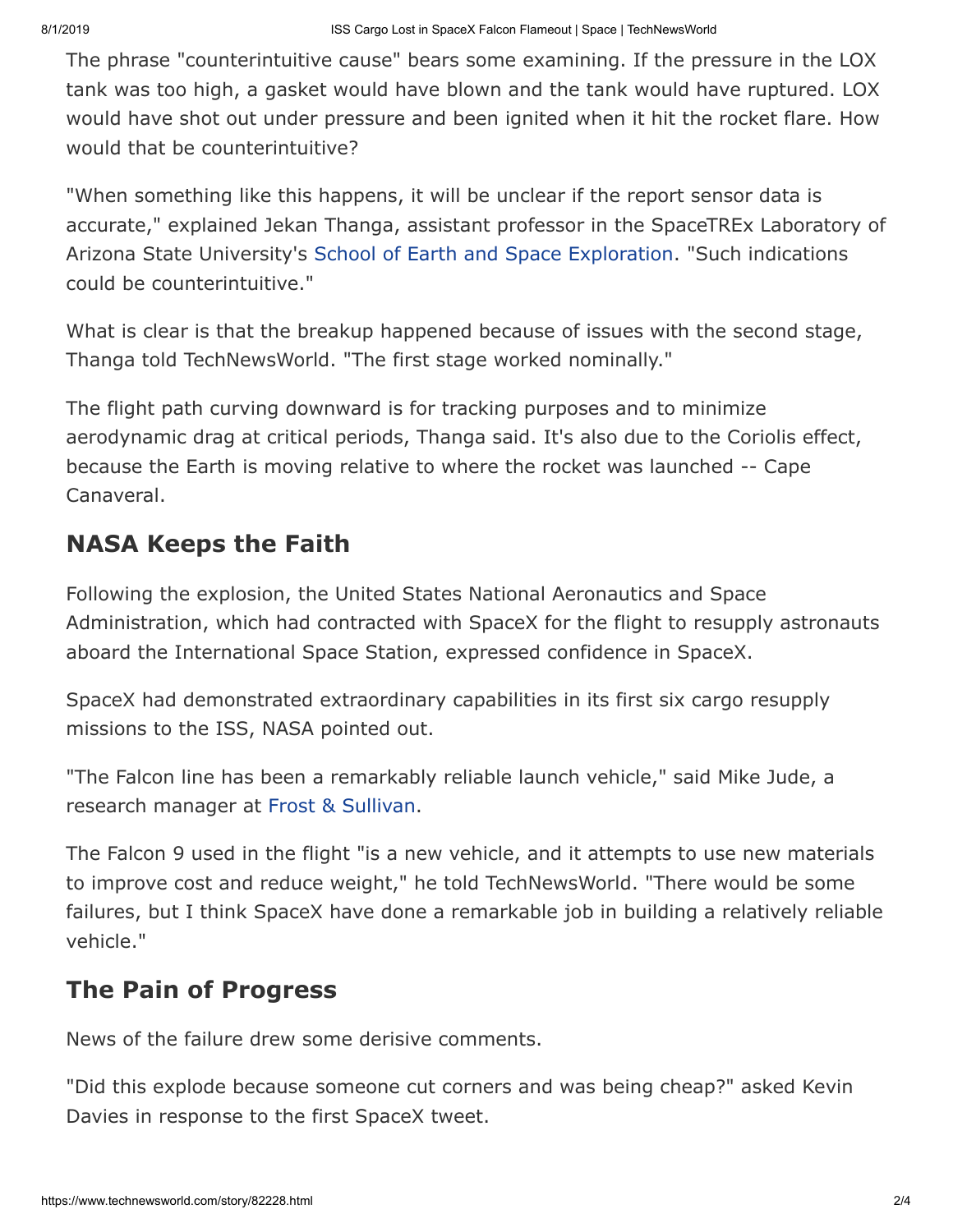Musk has "launched payloads into LEO (low earth orbit), which is something humans have been doing for 60 years without him," remarked "Jazz Purist" in response to Musk's first tweet about the incident.

Many defended Musk, however.

"Remember Challenger?" said Rob Hennefer in response to the first SpaceX tweet. "Public programs don't ensure perfect execution and it's absurd to suggest they do."

Travis Webb pointed out there's "absolutely zero incentive to cut corners" because catastrophic failures are not very profitable.

"Start making a contribution to the continuation of the human race, like Elon tries to do then start talking," Jake Scanlan tweeted in response to Jazz Purist.

#### **Questions that Must Be Answered**

There have been several recent commercial space launch failures.

An Antares rocket made by Orbital Sciences blew up shortly after takeoff in October.

Russia's unmanned Progress 59 space Freighter began spinning wildly shortly after reaching orbit in March -- it burned up in Earth's atmosphere in May.

"Part of the problem here is that there's a huge focus on cost and frequency of launch," said Rob Enderle, principal analyst at the [Enderle Group.](http://www.enderlegroup.com/)

The failure of vessels from three entities "makes me wonder if there isn't some common problem such as a shared component, sabotage, or a changed weather element we haven't taken into consideration," he told TechNewsWorld.

"This is the price paid for a field to mature," ASU's Thanga said. "Launch failures are part of the equation."

One in five launches is expected to fail, remarked Jude.

The setbacks may not stop the commercial spaceflight program, said Enderle, but "will likely raise insurance rates for the rockets and their cargo."



**Richard Adhikari** has written about high-tech for leading industry publications since the 1990s and wonders where it's all leading to. Will implanted RFID chips in humans be the Mark of the Beast? Will nanotech solve our coming food crisis? Does Sturgeon's Law still hold true? You can connect with Richard on [Google+](https://plus.google.com/107929967509861891695?rel=author).